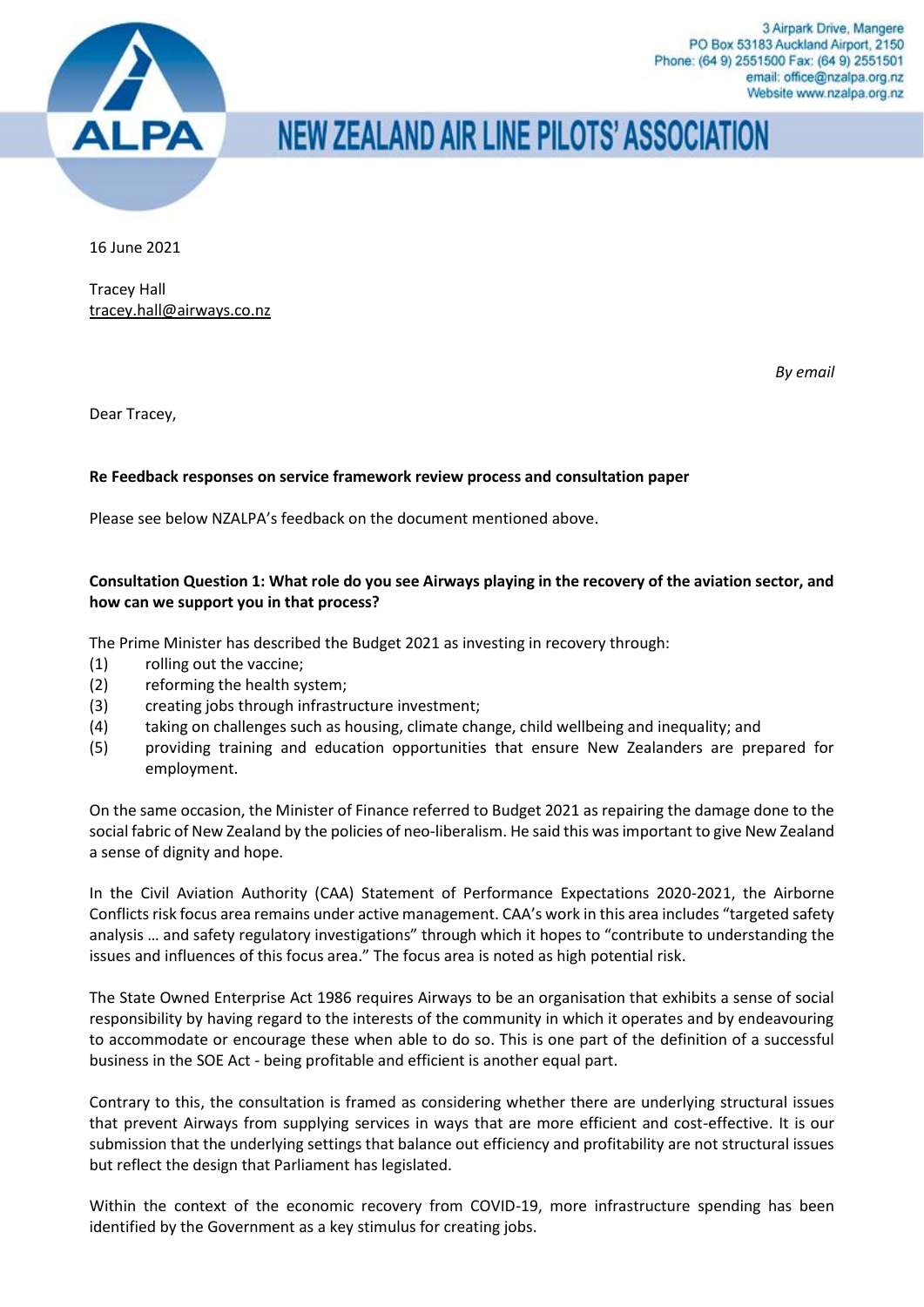The assets and work of Airways are an under-appreciated but absolutely critical part of New Zealand's infrastructure. New Zealand's recovery will depend on the export sector. The recovery is likely to see a resurgence of the tourism industry which will be accompanied by greater volumes of both recreational and commercial aviation movements.

Further, Minister Nash and others have made several statements during the past year concerning a desire to incentivise high value tourism.<sup>1</sup> High value tourists are much more likely to use the recreational aviation services. As such, it is possible that the recreational and adventure aviation service sectors may grow and increase traffic volumes beyond pre-pandemic levels.

Finally, Airways should also be aware that the Ministry of Transport has undertaken to the Minister to publish a Generational Investment Approach that will address such questions as "whether transport sources should fund a minimum level of connectivity for communities in regions, or whether to consider more broadly what public transport is funded."<sup>2</sup> This is likely to be accompanied by a supply chain strategy document. We consider that it is premature for Airways to be conducting this review whilst this work remains uncompleted. The principles arrived at by the GIA should inform these decisions by Airways. This review is also premature whilst the aeronautical studies being carried out by aerodromes remain unreviewed by CAA. Those studies should inform the nature of this review.

#### **Consultation Question 2: Do you have any comments on our timeline for consultation, and in particular, on the implementation of the new Service Framework?**

Please see below our comments on your timeline for consultation, and in particular, on the implementation of the new Service Framework.

Basically, we consider that the timeframe to provide submissions on the proposed Service Framework by 16 June 2021 is very short given the scope and consequences of the change suggested.

We cannot make informed submissions without:

- the facts on future models of service provision at procedural approach aerodromes
- knowing how Airways will deal with simultaneous provision of base and contestable services, and
- the massive cross subsidies currently being applied.

Thus, we request an extension of the current consultation period to provide a substantial feedback after being provided with the information mentioned above.

On the timeline of the implementation of the new Service Framework, we believe that making a decision on the new Service Framework, and publishing the new Service Framework document, by 30 August 2021 is too short as we already need more time to be allocated for the current consultation period.

<sup>&</sup>lt;sup>1</sup> Including in a speech to the TRENZ Hui 2021 given on 6 May 2021 in Christchurch.

<sup>2</sup> Ministry of Transport, *Briefing to the Incoming Minister: Your Guide to Opportunities and Challenges in the Transport System* 2020 p 21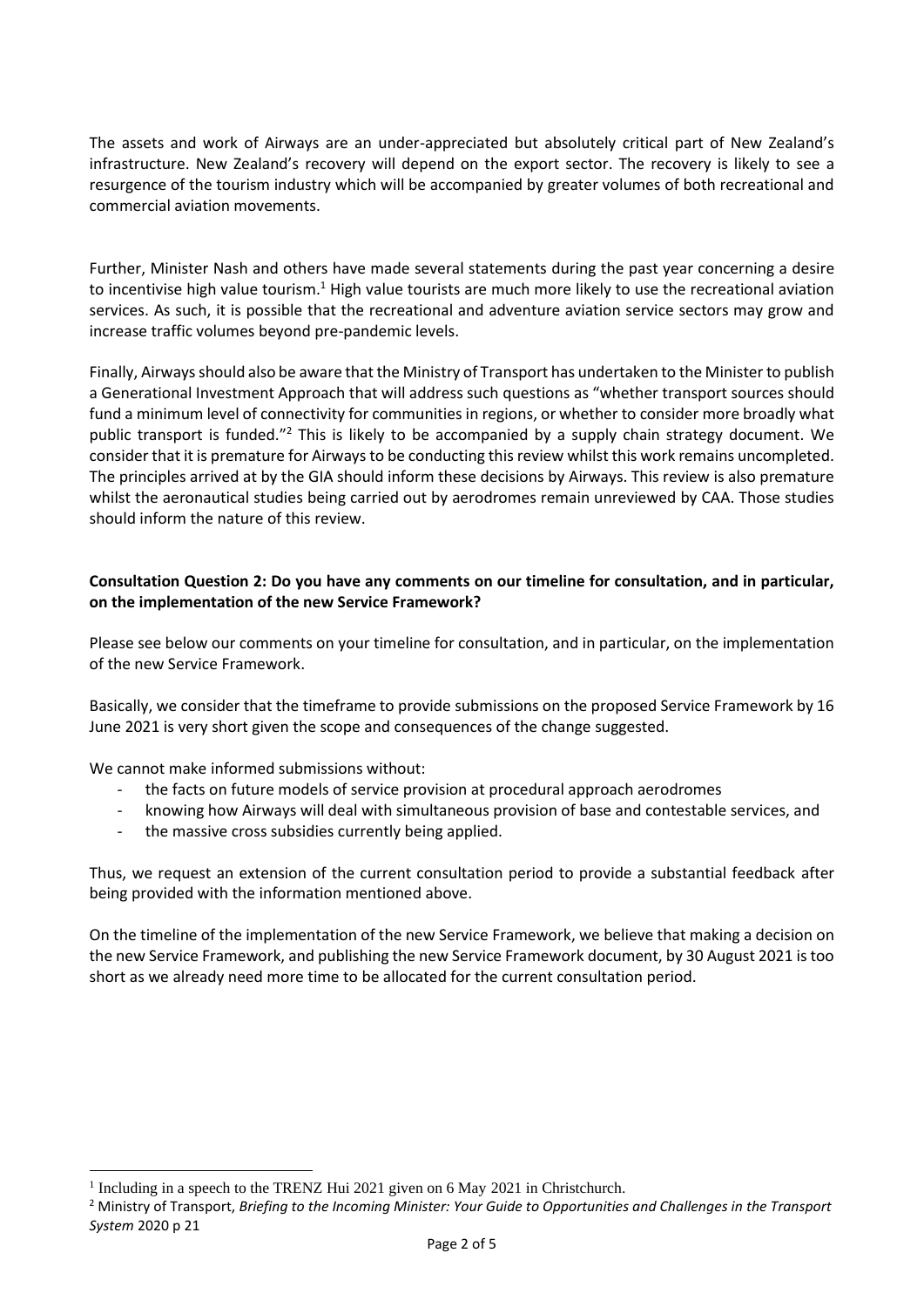#### **Consultation Question 3: What objectives do you think should guide the development of our Service and Pricing Frameworks?**

The primary objective that should guide the development of Airways Service and Pricing Frameworks is, as recognised, the need to operate safely.

This should be articulated as an objective of promoting safety in civil aviation in a way that contributes to the aim of achieving an integrated, safe, responsive and sustainable transport system. The consultation document describes this objective as ensuring all aircraft and passengers operating in controlled airspace reach their destination safely and efficiently. As a monopoly providing a service that is not a standard private good under a civil aviation document Airways should not limit its obligations only to controlled airspace. Whilst it provides services primarily to aircraft in controlled airspace, it should do so with consideration of what parts of uncontrolled airspace might need also need its services (for example, AFIS).

One secondary objective should be to operate as profitably and efficiently as a comparable business not operated by the Crown. In doing so, it is important that the comparator "business not operated by the Crown" be clearly understood as a comparator business in the aviation sector. Within that sector, efficiency is tempered by safety and compliance with the aviation document under which it operates. This includes operating in a just culture framework.

A further secondary objective should be to exhibit a sense of social responsibility by having regard to the aviation safety interest, and any other relevant interests, of the community. Airways operates on a national scale. However, its operations take place within two types of communities. First, it operates as a civil aviation system participant. Secondly, each part of Airways' operations is located within a physical geographic location. In the second type of community, Airways' role is as an operator in the first type of community. Therefore, the primary way in which Airways operates in the community is as an aviation document holder. The interests that the community expects of it are to uphold the highest standards of compliance regarding that document. These interests are well articulated in CAR Part 100.

Airways has identified efficiency as an objective in this process. With respect, that is only one aspect of s4 of the State Owned Enterprises Act 1986 and, in Airways' case, should not be the primary aspect. However, as pointed out above, even when considered in isolation, efficiency should be understood by comparison to other aviation businesses of Airways' scale not owned by the Crown. Airways should not understand itself to be required to operate as efficiently as a generic business not owned by the Crown. Efficiency should be understood as modified by the primary safety objective. Further Airways has described it as efficient for the provision of ATM services to be procured on a negotiated basis. This may be efficient for Airways, but it is far from efficient for aerodromes, or for end users – it has the potential to be inequitable.

Whilst it is important to be flexible and responsive to change, it is also important that changes are only made once technological developments are supported by a robust safety case. Airways seem to suggest that changes to the supply of services are being driven by anticipated technological developments. This is not appropriate. Technological developments must first be proven and tested before they should give rise to change.

Airways has identified fairness and alignment of incentives, benefits and risks as an objective. Yet, this is phrased in terms of efficient deployment and purchase of services. This should not be a separate objective but should inform any objective deriving from s4(1)(a) SOE Act. At maximum, only one objective ought to derive from that sub-section. We further disagree with the contention that the cost should rest with those who benefit from the service. Airways fundamentally misunderstands the nature of the service it is providing and we cover this in the next paragraph.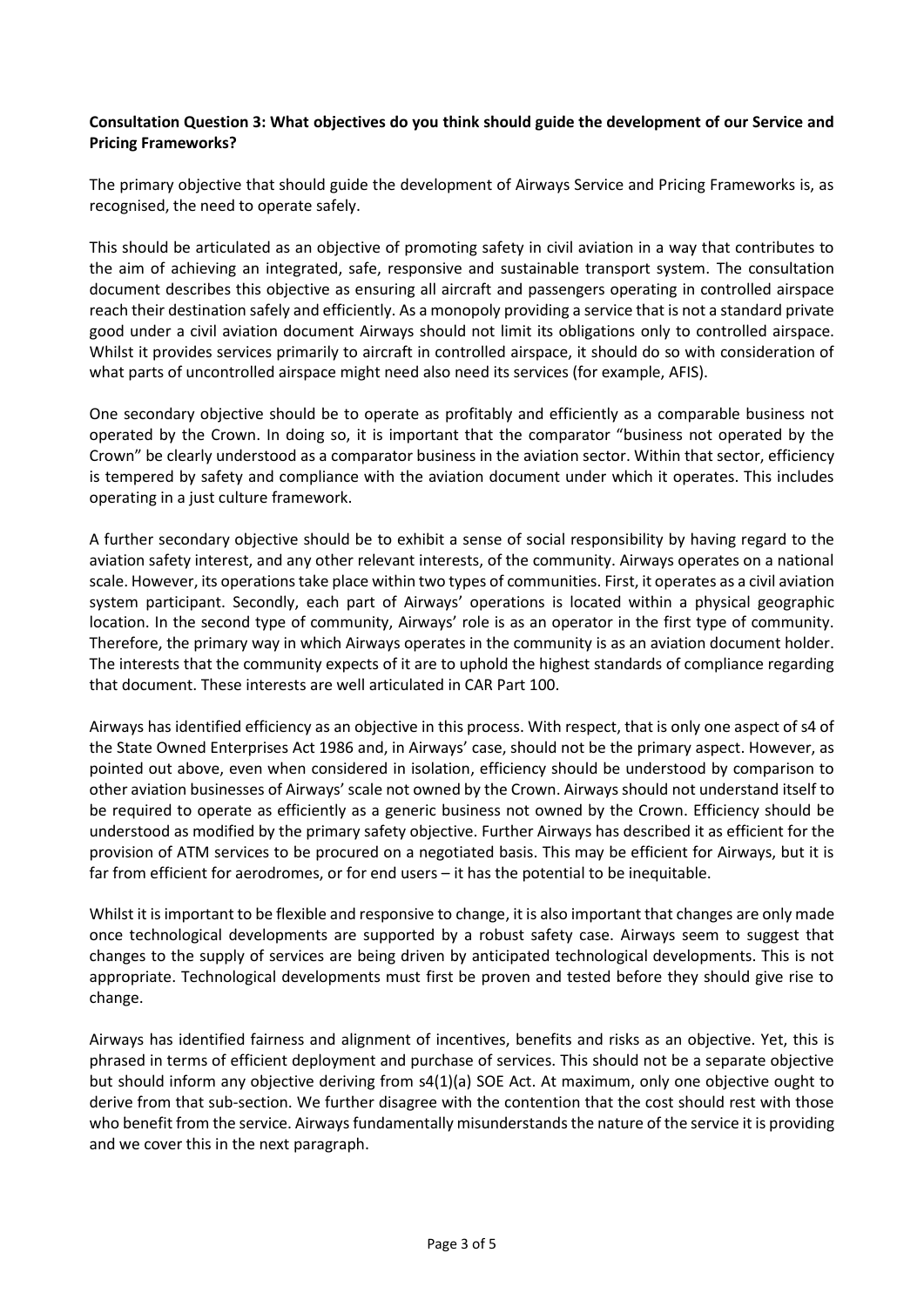Finally, Airways also suggests that an objective should be the promotion of competitiveness. In our view, this is wholly inappropriate for the type of service that Airways provides. Air Traffic Management should be recognised as an anti-rival good. That is, the more that is consumed, the better the service becomes for everyone. This can also be described as a network good. Competition is a useful concept to use to promote rivalrous goods. Those are goods that cannot be used if another person is using them. However, this is not the case with ATM. Even in a narrow sense, when one aircraft is benefiting from direction from ATM this does not create a detriment to other aircraft in the vicinity – rather by making that aircraft safer it increases the safety of the other aircraft too. The document is categorically wrong within this context to state that robust competition generates benefit for the New Zealand community. Robust competition over a network good is likely to disrupt the flow of the network in such a way as to reduce the value of the service provided.

### **Consultation Question 4: Do you agree with our proposal to distinguish between contestable services and statutory monopoly services?**

We do not agree with the proposal to distinguish between contestable services and statutory monopoly services.

The consultation paper does not address the common situation where the same controller provides "base" and contestable services simultaneously. This occurs at every procedural approach tower. The consultation paper also largely ignores how the extra workload of procedural approach integrates into the resource requirement.

The consultation paper does not address how a service model that has a remote radar controller as well as an aerodrome controller, replacing a single aerodrome / procedural approach controller, provides services in a more efficient manner that assists the recovery of commercial aviation in NZ.

Aerodrome Control charges are not reasonable on a per aircraft or interaction basis, from our perspective. The consultation paper does not address whether Airways provides services for the benefit of VFR, or Airways provides restrictions to VFR for the benefit of IFR. We believe that huge cross subsidisation exists in Airways charging.

What the consultation paper is suggesting is removing any obligation it has to provide any level of aerodrome service anywhere.

Given the current simultaneous base and contestable services that procedural approach units currently provide, and Airways' commitment to provide "remote" radar services, the consequential massive inefficiencies may result in overall greater charges to ATS service users.

Addressing the significant cross subsidisations between units within Airways will be very challenging, from our perspective. Increasing aerodrome service charges to regional IFR and VFR operators may make their operations unviable in themselves.

#### **Consultation Question 5a: Do you support the direct charging to airports for Aerodrome Services?**

No, direct charging to airports for aerodrome services is based on several false premises.

First, it is not correct to understand ATM as a private good. Where the costs of providing a private good should rest with those who benefit from the services, this is not the case with a network good. As ATM is a network good it is not appropriate to understand individual participants within the system as the beneficiaries of services. All participants and customers of the whole network (the civil aviation system) are